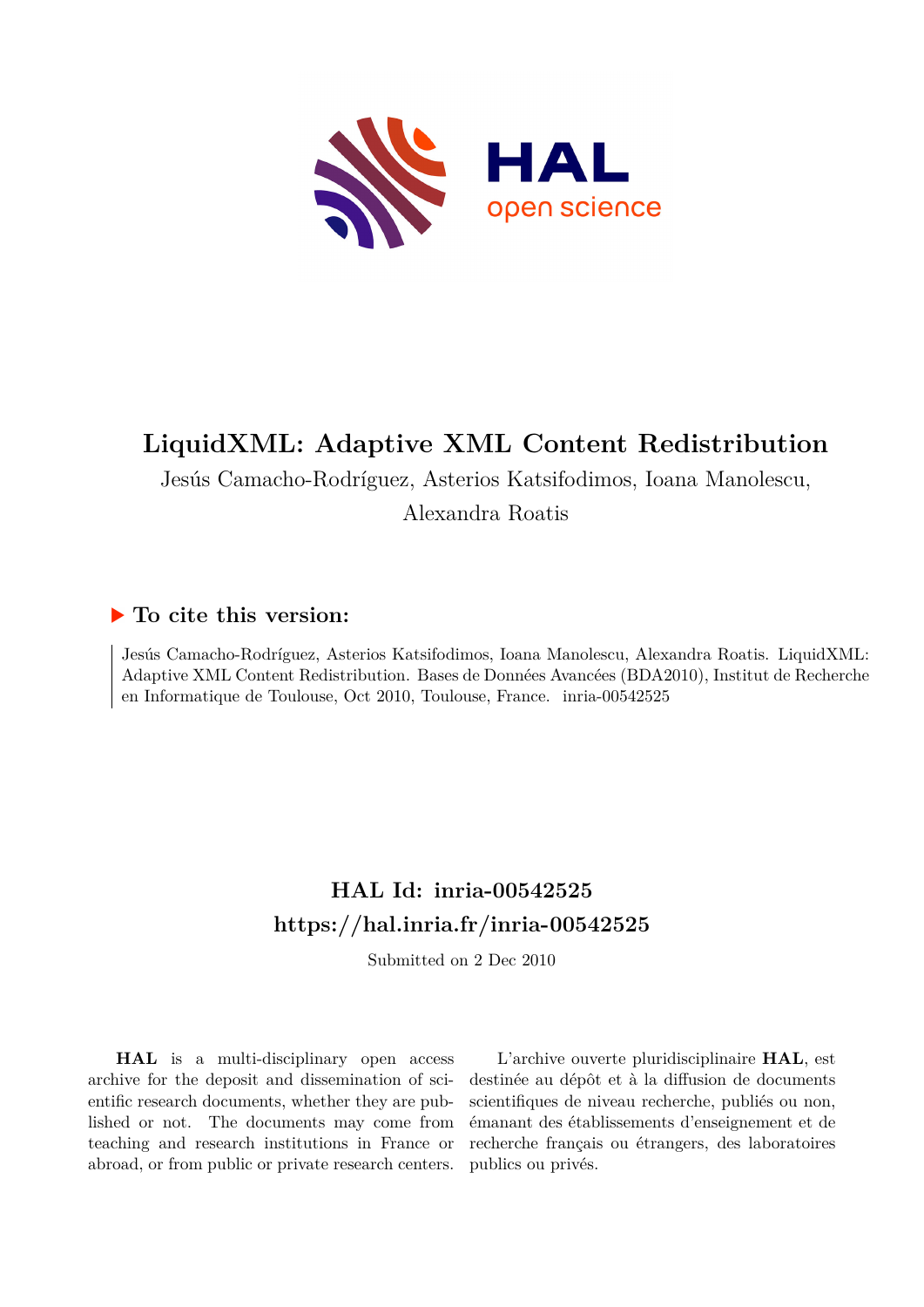# LiquidXML: Adaptive XML Content Redistribution

Jesús Camacho-Rodríguez<sup>1</sup> Asterios Katsifodimos<sup>1,2</sup> Ioana Manolescu<sup>1,2</sup> Alexandra Roatis<sup>1,3</sup>

> <sup>1</sup>INRIA Saclay, France <sup>2</sup>LRI, Université Paris XI, France  $3West$  University of Timisoara (UVT), Romania

firstname.lastname@inria.fr

#### Abstract

We propose to demonstrate LiquidXML, a platform for managing large corpora of XML documents in large-scale P2P networks. All LiquidXML peers may publish XML documents to be shared with all the network peers. The challenge then is to efficiently (re-)distribute the published content in the network, possibly in overlapping, redundant fragments, to support efficient processing of queries at each peer. The novelty of LiquidXML relies in its *adaptive* method of choosing which data fragments are stored where, to improve performance. The "liquid" aspect of XML management is twofold: XML data flows from many sources towards many consumers, and its distribution in the network continuously adapts to improve query performance.

### 1 Introduction

We consider the problem of building large-scale, decentralized XML stores, capable of efficiently evaluating XML queries over documents indexed in a DHT based peer-to-peer network. Our solution is based on the previously built platform ViP2P (standing for Views in Peer-to-Peer) which we developed [4]. In ViP2P, any peer may publish XML documents, which it is willing to share with the other peers. Moreover, any peer may establish longrunning subscriptions to XML content published anywhere in the network, that matches a given subscription query. The results of such subscriptions are stored at the subscriber peer, and advertised in the DHT network, so that other peers may re-use them to answer their own queries, with less computation effort. Conceptually, thus, the result of each subscription can be seen as a materialized view, based on which subsequent queries can be rewritten. It is important to note that: (i) the queries defining the subscriptions (and not the subscription results) are indexed in the DHT network, leading to a small overhead of data sharing; and *(ii)* we consider a *collaborative* scenario,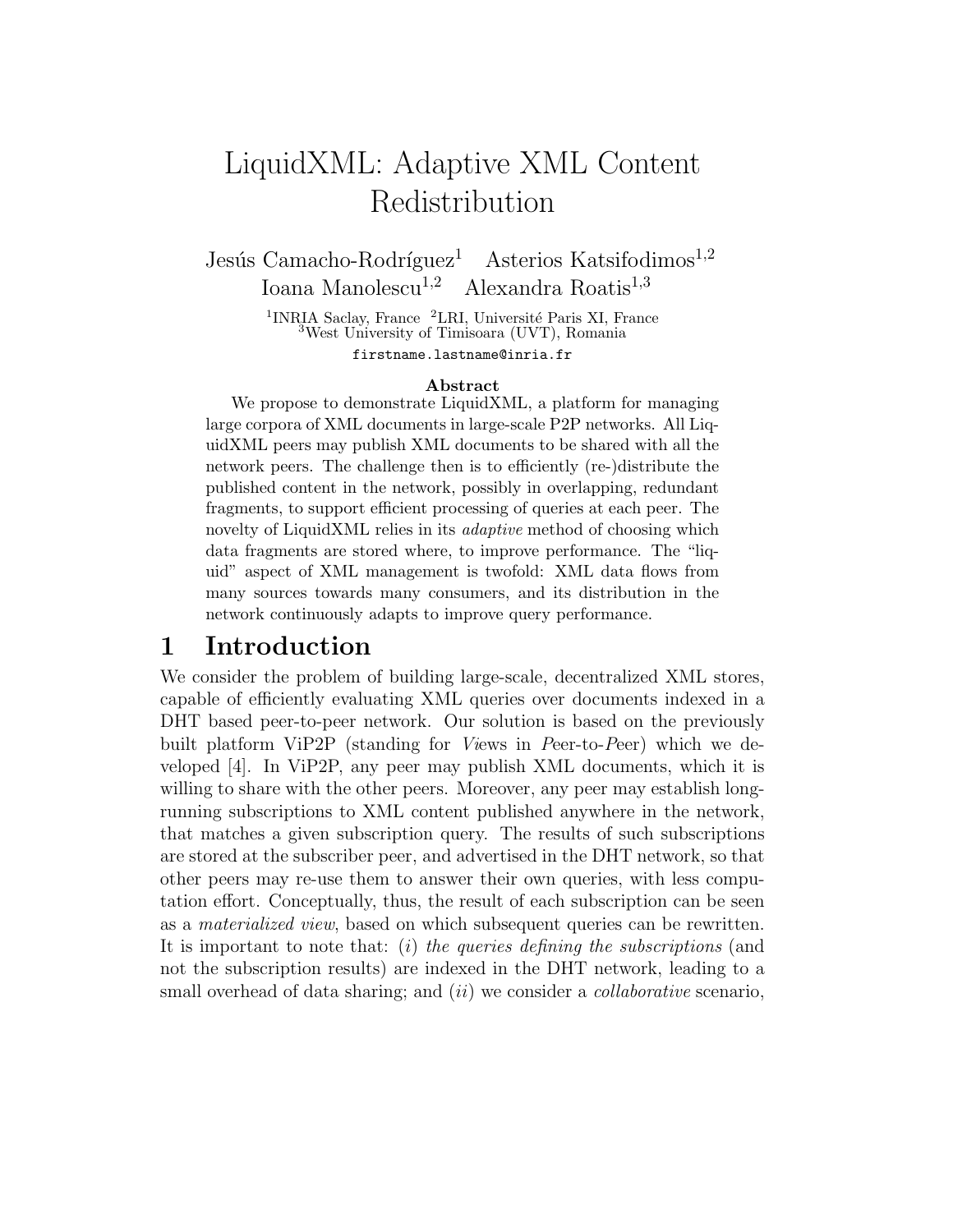

Figure 1: LiquidXML platform architecture.

where each peer is willing to share its subscriptions/views with any other. ViP2P has been shown to scale on up to 500 peers, and 100 GB of XML data. DHTs are popular among the research community and many solutions have been proposed that exploit them [6, 7]. A separate development on top of ViP2P, illustrating P2P document annotations, was demonstrated [3].

Our proposed demo features LiquidXML, a system built on top of ViP2P. Its main technical innovation is to automatically select and continuously adapt the set of materialized views on each peer, to improve query processing performance both for the view holding peer, and for the other network peers. LiquidXML continuously adapts by adding more materialized views and/or replacing low-utility views with more useful ones according to the query workload. Figure 1 outlines LiquidXML's architecture, on top of ViP2P. The modules shown in thick, white boxes are novel to LiquidXML and the main focus of the demo.

## 2 LiquidXML platform outline

The main aspects of the LiquidXML content management platform can be summarized as follows.

Peer space budget When joining the network, each peer declares a space budget that it can spend to store data structures aimed at improving query performance for itself and for the other network peers. Upon joining, the space budget of the peer is unused (empty).

Document-level indexes LiquidXML builds document-level indexes, distributed in the network. For each term (element, attribute name or word) appearing in an XML document, the URIs of all the network documents featuring that term is stored by some peer. This index allows to locate all documents which may contain answers to a given query. Sending the query to the corresponding peers leads to obtaining the results. This query answering mechanism is not always performant, since  $(i)$  some documents may not lead to answers, even if they contain all the query terms, and  $(ii)$  queries are always evaluated from scratch.

Query statistics at a peer Each peer  $p$  is aware of a query set  $Q_p$ , which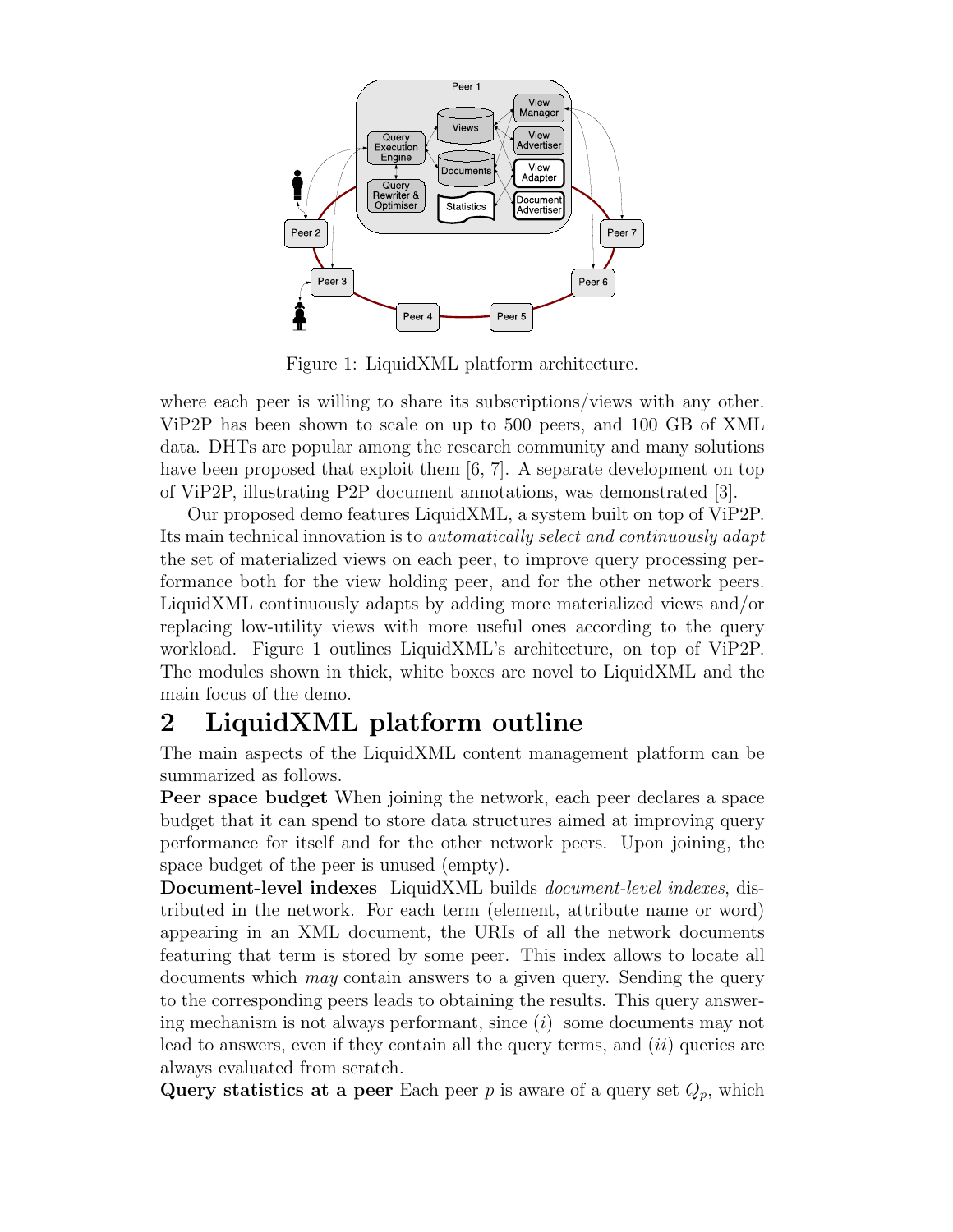is a subset of all the queries being asked in the network. This set contains the queries asked by  $p$ , and the queries which  $p$  helped answering based on the data stored at p. Peer p collects, for each query  $q \in Q$ , its frequency  $(\text{H}q)$  in a given time window of length  $\tau$ .

Peer candidate views Based on its query statistics, each peer p identifies a set of XML views to be materialized and shared with other peers that may need them, in order to reduce the response time of  $p$  and other peers' queries. The general problem of finding all candidate materialized views for a given XML query workload is very complex [5]. In LiquidXML, we use a data cube-style [2] lattice to identify the most appropriate candidates. For each of the candidate views, p computes:  $(i)$  a *cost* estimation (in terms of size) and  $(ii)$  the *benefit* (in terms of network and computation savings) that the candidate view would bring to the system if it is materialized.

**View size estimation** For each document published by peer  $p$ , a compact document synopsis is also indexed in the DHT. The document synopsis is based on XSum [1], our own Dataguide implementation and is used to estimate the contribution (in size) of a document to a candidate view. To estimate the size of a candidate view, the synopses of all documents that may contribute to the it are retrieved. The estimated size of a candidate view, denoted  $size(v)_{\epsilon}$ , is the sum of all document contributions to the view. Query cost estimation The presence of a new materialized view may change the way a query is processed, if the query can be rewritten based on that view. We assign to each rewriting a cost estimation, reflecting the amount of data transmitted between peers to evaluate the rewriting. Given a set of materialized views  $V$  and a query q, we denote the estimated cost of answering the query q as  $cost(q, V)_{\epsilon}$ .

**View benefit estimation** Given a candidate view v, the total set  $V$  of views currently materialized in the network, and a query workload  $Q$ , we estimate the benefit of  $v$  for  $Q$  with respect to  $V$  as:

 $b(v, Q, V) = \sum_{q \in Q} (\#q) \times (cost(q, V)_{\epsilon} - cost(q, V \cup \{v\})_{\epsilon})$ 

Putting it all together: LiquidXML adaptation Each LiquidXML peer continuously gathers statistics and costs as outlined above. At regular  $\tau$  intervals, each peer enumerates candidate views and materializes those maximizing the benefit-to-size ratio, up to the limit of its space budget. Existing views with a low benefit-to-size ratio can be dropped to make room for more interesting ones.

### 3 Implementation and scenario

LiquidXML is implemented in Java, on top of ViP2P, using the FreePastry DHT as the underlying P2P network and the BerkeleyDB library to store materialized views. The supported query language is a core subset of XQuery, consisting of conjunctive tree patterns with joins.

LiquidXML's GUI<sup>1</sup> will enable demo attendants to: (i) connect to any peer and inspect its views, queries, and statistics;  $(ii)$  control adaptation

<sup>1</sup>http://vip2p.saclay.inria.fr/?page=liquidxml